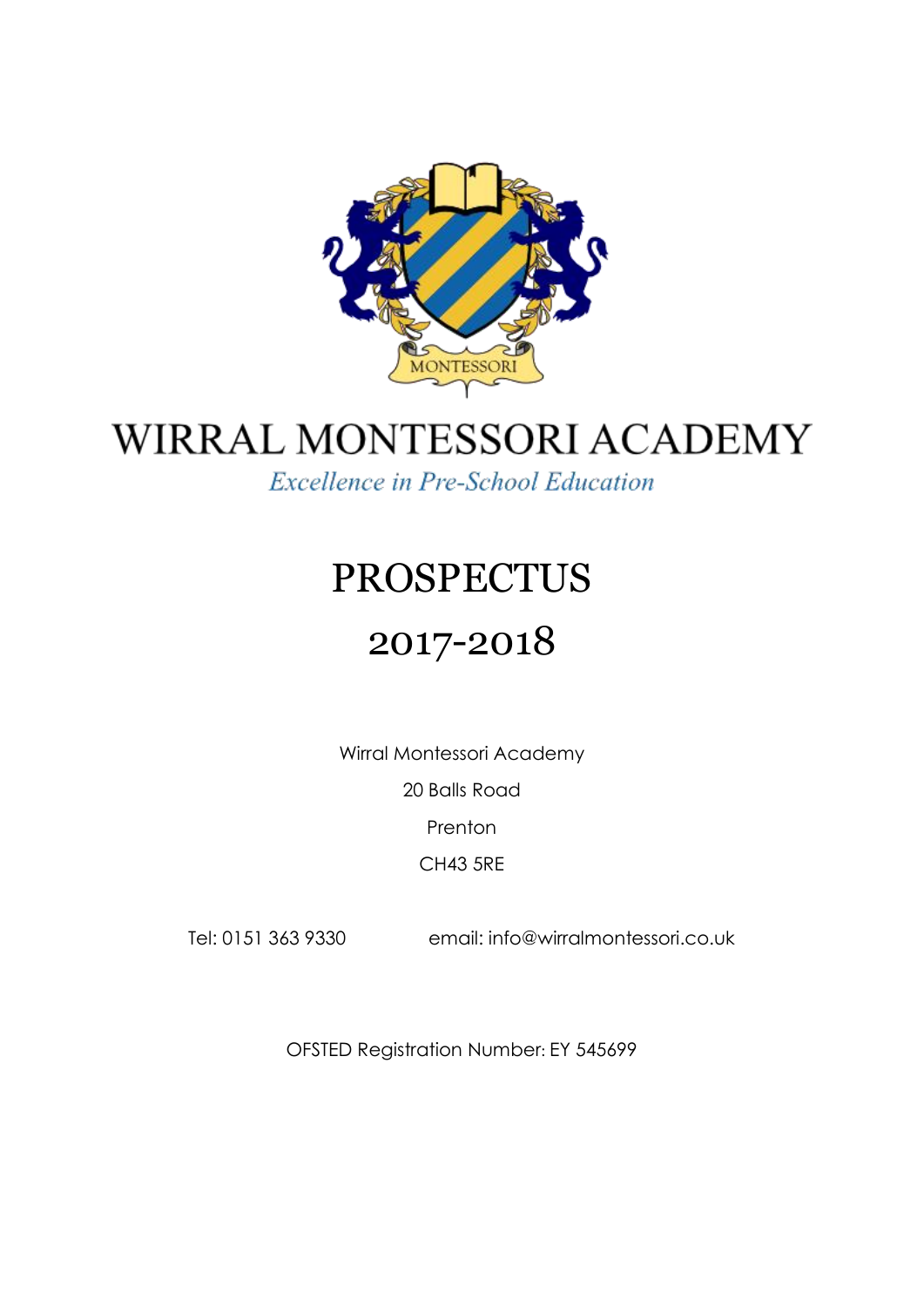At Wirral Montessori Academy, we aim to:

- provide a happy, safe and secure learning environment

- encourage each child to develop lively enquiring minds
- add to the life and well-being of the local community

- encourage each child to think imaginatively, question, and apply themselves to problem solving

-develop physical, social and practical skills

-offer children and their parents a service that promotes equality and values diversity.

We aim to ensure that each child: is in a safe and stimulating environment; is given generous care and attention, because of our ratio of qualified staff to children; has the chance to join with other children and adults to live, play, work and learn together; is helped to take forward his/her learning and development by being helped to build on what he/she already knows and can do; has a key person who makes sure each child makes satisfying progress; is in a setting that sees parents as partners in helping each child to learn and develop.

Parents are regarded as members of our setting who have full participatory rights. These include a right to be: valued and respected; kept informed, consulted, involved and included at all levels.

An Introduction to Maria Montessori, the Montessori philosophy and the Montessori method:

#### **Maria Montessori**

Maria Montessori was a highly intuitive woman whose observations of child behaviour and child development continue to hold truths that bear relevance today. Born in Ancona, Italy in 1870 she was very much ahead of her time. In 1896, she became the first woman to graduate as a doctor from the University of Rome. She subsequently went on to delve into paediatrics, psychiatry, psychology and then continued her postgraduate studies specialising in the intellectual and cognitive development of children. Her research took her into the field of education, and it was in 1907 when she was appointed as the medical officer for the Casa dei Bambini (Children's House) that she made some revealing discoveries and significant observations. These led her to mapping out what has now become widely known as the Montessori philosophy.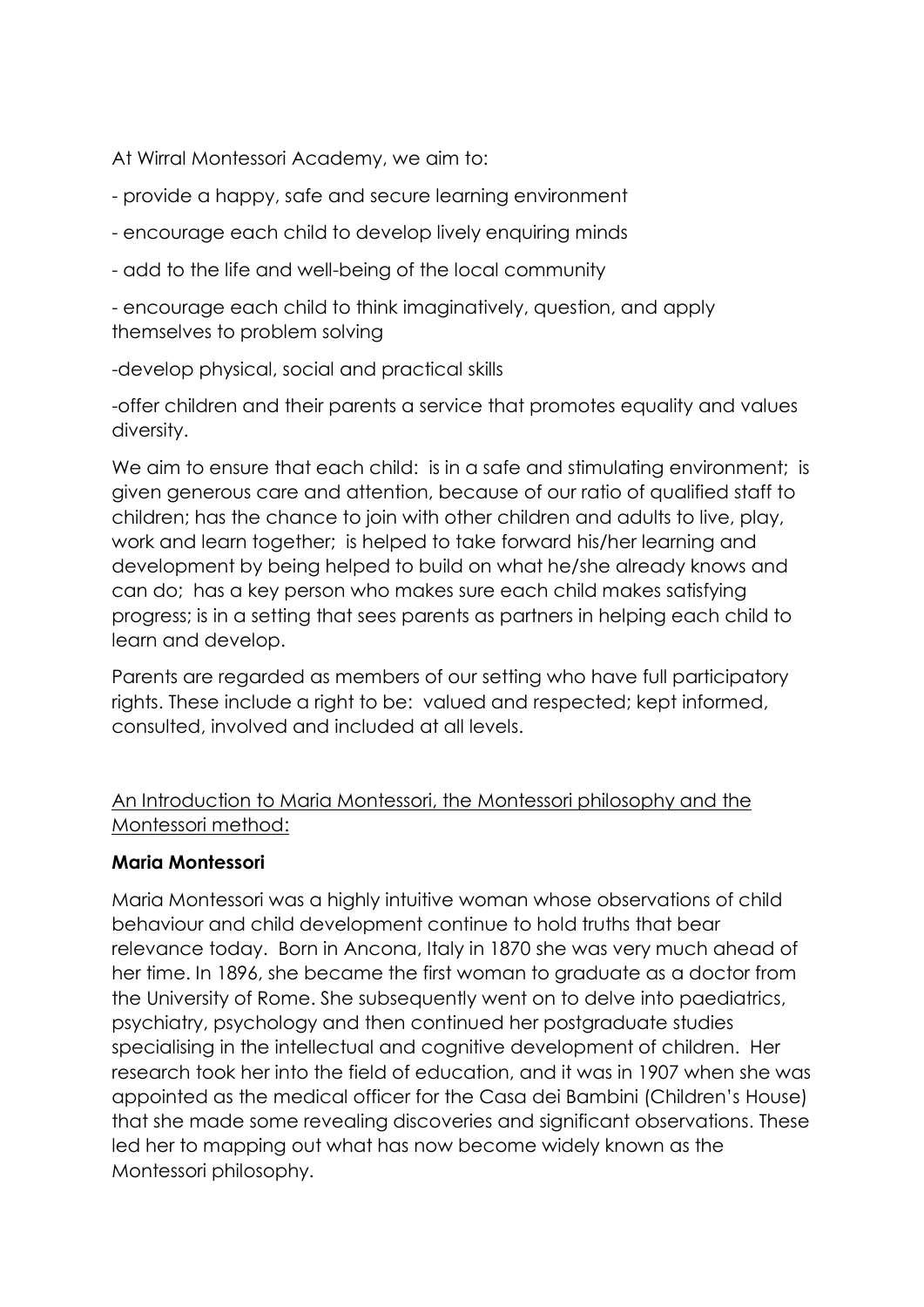#### **The Montessori Philosophy**

The Montessori philosophy was, and still is, noteworthy for two reasons. Firstly, it was an educational philosophy born out of years of observations that were legitimized by scientific knowledge of child development. And secondly, the children at the Casa dei Bambini responded with such resounding success in terms of their learning outcomes, that Montessori had concrete evidence that her philosophy held validity when applied.

The Montessori philosophy at its essence is simple. Montessori believed in both sides of the nature versus nurture debate. She believed that children are born with a personality (an intrinsic nature) that would gradually unfold. However, the key in helping a child's personality and intellect reach its full potential was through provision of an enriched nurturing environment.

Montessori having witnessed children in the enriched surroundings that she had created, concluded that all children had within them an innate teacher that would lead them to the acquisition of knowledge and understanding. Montessori labelled this innate ability to learn 'the absorbent mind' indicating that children were like sponges, they learned unconsciously and with minimum effort. All that was required was to provide them with the right surroundings in which learning and development would naturally unfold.

A teacher's role was therefore that of a facilitator, or as Montessori termed a 'director'. A teacher could direct the child in their own learning pathway by preparing the environment and showing the children how to use the learning materials. However, Montessori was adamant that a teacher was not to impose the pace or dictate learning onto a child. To do so was to interfere with a child's natural delectation and appreciation of their surroundings and thereby interfere with a child's sub conscious rhythm of learning.

Accompanying the absorption of knowledge is what Montessori termed 'the sensitive periods.' The sensitive periods are essential to the formation of the mind as they form the drive behind learning and development. During a sensitive period, a child is absorbed and has an unconscious will to participate in certain actions and activities mostly to the exclusion of all others. This is represented by an:

'intense interest for repeating certain actions at length for no obvious reason, until – because of this repetition – a fresh function suddenly appears with explosive force.'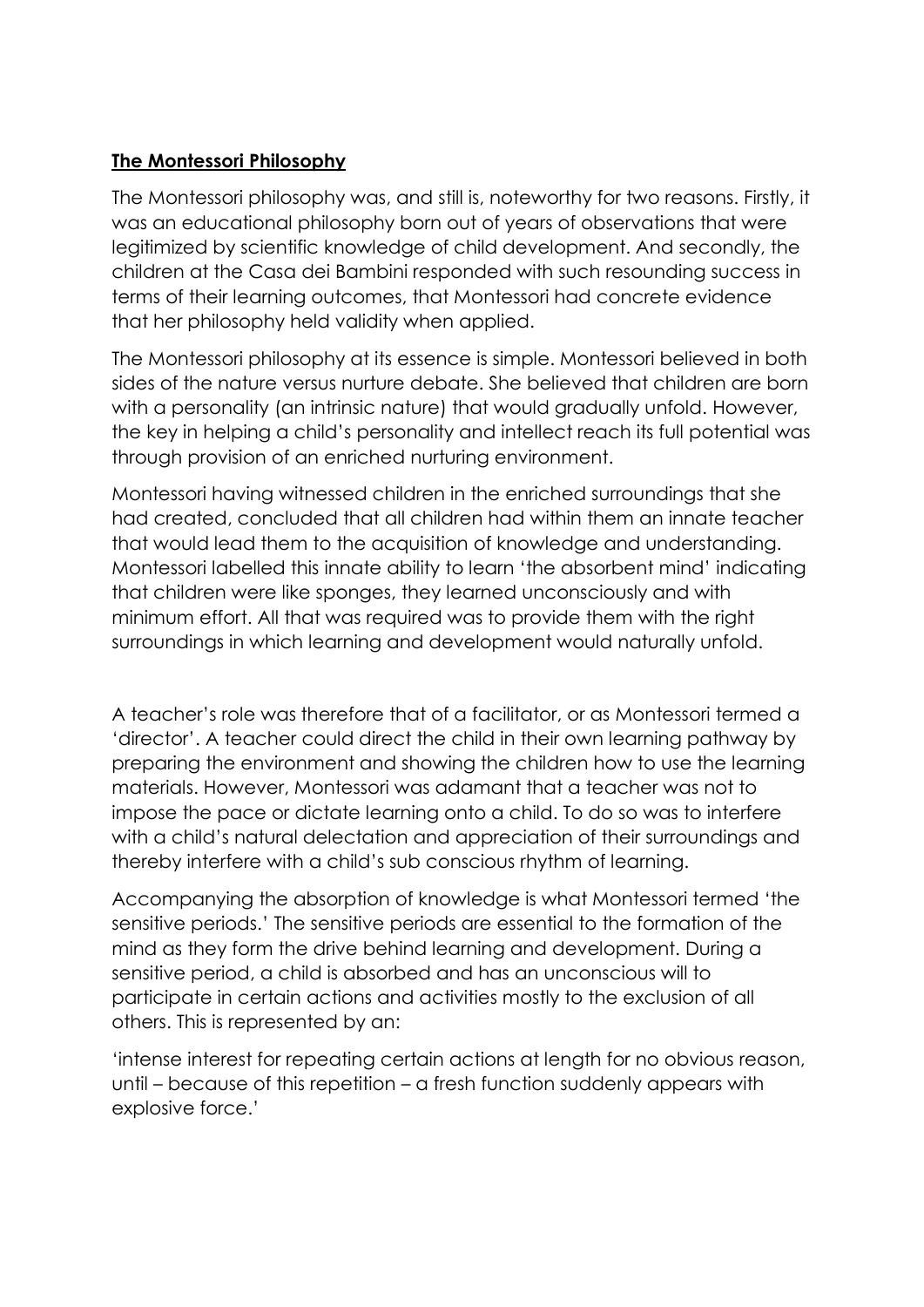Montessori identified five sensitive periods in which a child's concentration is absorbed by order, an exploration of the environment, movement, an intense interest in tiny objects, and the social aspects of life.

Montessori emphasised the need for educators to pay particular attention to the sensitive periods through equipping a classroom environment appropriately. In doing so the right materials will be at hand in order that a child may find what they are looking for in order to fulfil their individual sensitivities at any given time. Montessori believed this requirement was a necessity for the development of personality and the intellect.

# **The Montessori Method**

The genius of Maria Montessori was that she developed a method through which her philosophy could be implemented. This ensured that, future generations would be served and her philosophy would have longevity. The Montessori method focuses upon how the classroom is organised, and the role of the teachers who prepare it, and work within it. Montessori envisaged that each classroom would be an idyllic environment where children are happy, contented, and learning is taking place. To achieve this desired goal there needs to be certain aspects of the environment that are met. And these are as follows: There needs to be freedom, structure and order, reality and nature, beauty and atmosphere, the Montessori materials, and development of community life.

Freedom refers to giving the child the opportunity and space to develop. Given the right environment and materials the child will have the resources to lead them through a pathway of development which is precisely in tune with their individual pace. It is thus a fulfilment of having their needs satisfied.

Structure and order is an essential ingredient for without it the child would be in chaos, and his development interfered with. Montessori observed how the child's personality unfolds and flourishes amongst order and structure. Intrinsically linked to this order is the work cycle. A cycle begins with a child taking materials to use from the shelf, and then ends with a child returning them back to the shelf. Purposeful activity then has a beginning and an end, and the decisions are made by the child, as to what to pick, he knows where to get it, (as everything in the classroom has a place), and then he is able to sit and work with it till he has decided that he has finished, which is symbolised by him putting it away. Order is crucial to a child's development.

Reality refers to both the concept of moving from the concrete to the abstract, and also learning about real life. If a child were to learn about musical instruments the concrete experience would be to bring the instruments into the classroom. The children would be able to feel them, play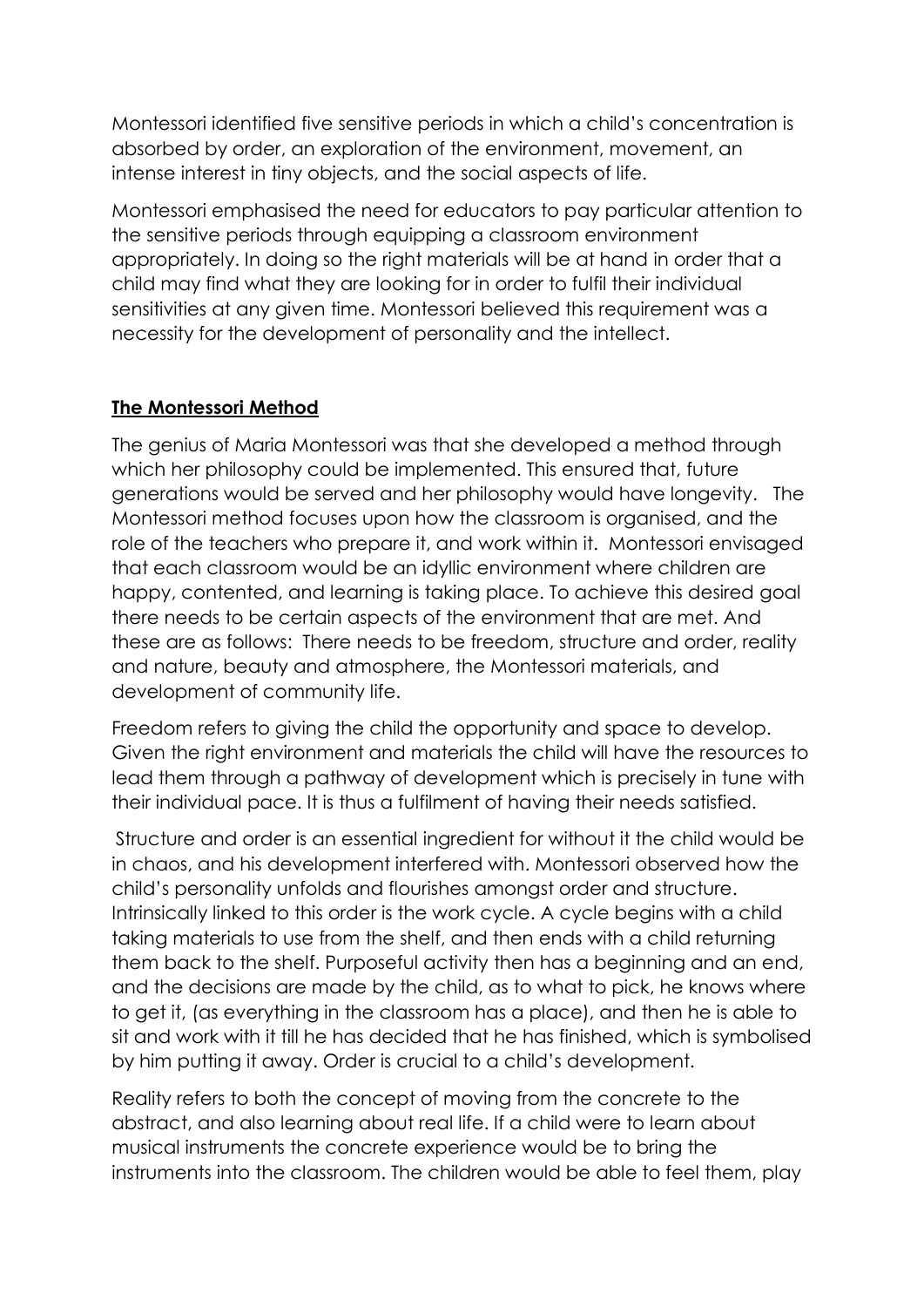them and absorb their reality. Subsequently, the abstract could be introduced where the child is given a picture of the instrument. The picture has meaning because of the child's previous contact with the real instrument. For Montessori understanding is best achieved by always introducing the concrete, and in Montessori classrooms this is achieved through the selection of materials that show the concrete first and then move to the abstract.

Reality also refers to grace and courtesy and the acceptance that there will be a sharing of materials, and having to take turns just as in real life situations. Understanding social graces of saying please, thank you and sorry all of which are fundamental to human life.

Montessori understood the importance of classrooms having to be inviting places for children. She stressed the importance of vibrancy, bright colours, and wooden materials. All of which add to the beauty of the classroom and capture children's imagination and inspire them to participation and activity. Alongside this a relaxed atmosphere is derived in which children are happy and contented.

The Montessori materials were developed in order to assist a child's selfconstruction and aid growth. The materials are beautiful and they act as stimuli to capture children's attention, and initiate concentration. The materials move in accordance with a child's development from the simple to the complex and from the concrete to the abstract. They are well placed to meet the child's needs at each of their sensitive periods.

Montessori encouraged the development of community life within the classroom. She stressed that the classroom belongs to the children, and taking ownership of the classroom leads to both order and taking care of each other. Looking after the classroom through putting work away encourages children to keep the classroom neat and tidy. Often in a Montessori classroom if something is spilled the other children nearby will come over to help clear up the mess. The children have a natural interest in looking after their classroom. The care and attention focused upon the classroom is also shown to one another. As the children become familiar with each other through greeting each other in circle, and finding out how everyone is, a sense of community becomes established in which the children are sensitive to one another. They seek help on each other's behalf and show concern for the members of the classroom. Older children are particularly mindful of the needs of the younger children in their class, and exhibit consideration and often display a nurturing side.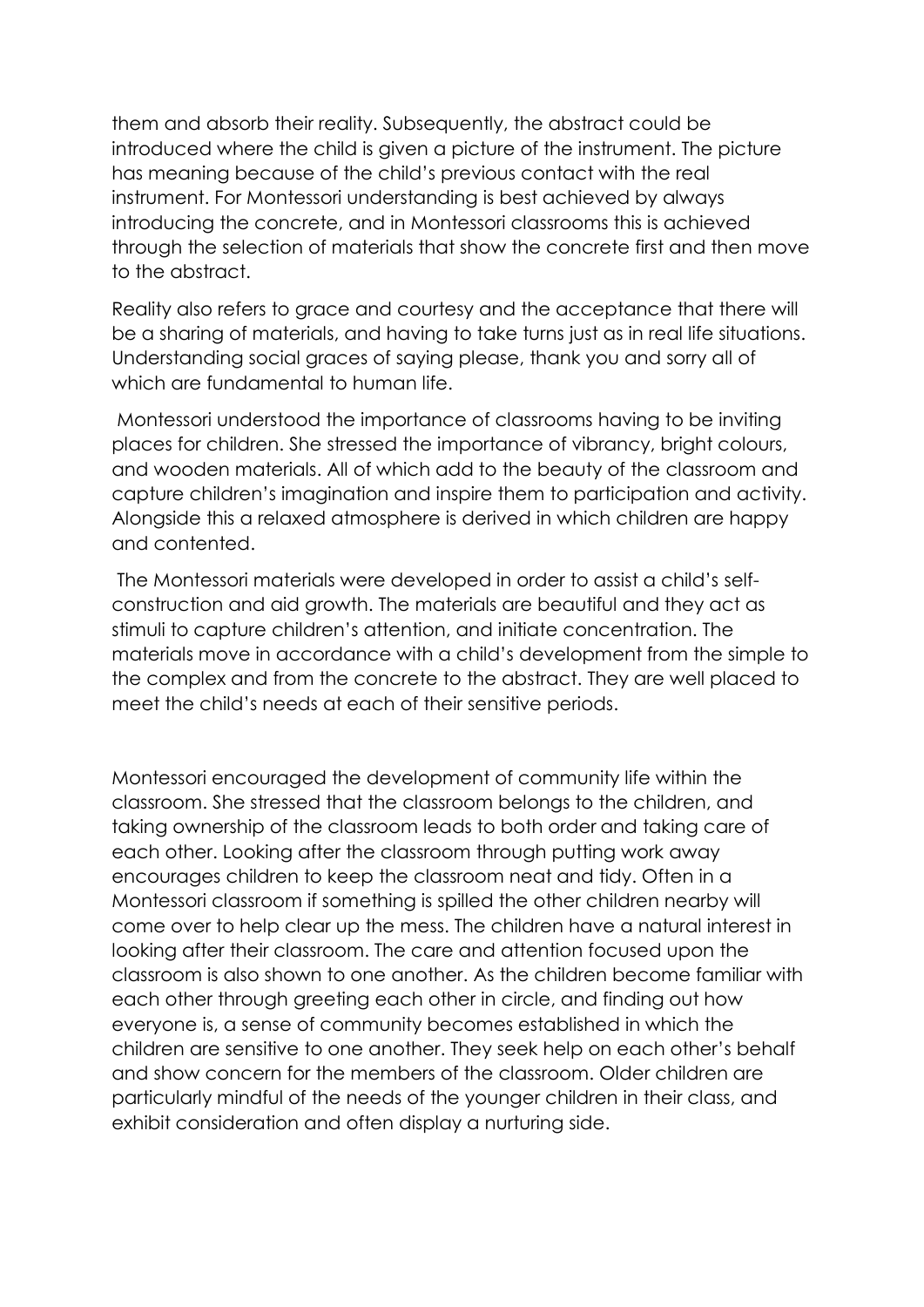Montessori stressed the importance to teachers that, as a pedagogy, the Montessori method was not set in stone. That is, as society changes, teachers need also to change and be innovative in the classroom.

The Montessori educational method has been recognised and valued worldwide for its many benefits. It has enabled children to grow harmoniously in accordance with their nature. It has given many the foundations for a future path of learning and success. And above all it has done all this through fostering a positive, and holistic, approach.

CHILDREN'S DEVELOPMENT AND LEARNING/CURRICULUM: Early Years Foundation Stage (EYFS) within the Montessori Environment

The National Curriculum for 0-5years is the Early Years Foundation Stage (EYFS).

Although we are a Montessori school we nevertheless have to cover the EYFS as we are also a Registered setting, and are open to inspection by Ofsted. This, in practice has little impact as the Montessori method covers and in some respects, extends the six areas of learning outlined in the EYFS. As a simple outline the EYFS is covered in the following way at Wirral Montessori Academy:

# **Personal, social and emotional development:**

Being part of the Montessori classroom community, Practical life activities, Grace and Courtesy, Ground rules, Role modelling by peers and adults, Freedom of choice enabling healthy sense of independence and the care of oneself.

#### **Communication, Language and literacy:**

Freedom of speech, Circle time, Opportunities for dialogue, Opportunities to develop listening skills, and vocabulary, Pre-literacy skills with emphasis on phonics, Literacy activities, development of general skills leading to writing, A language-rich environment.

#### **Problem solving, reasoning and numeracy:**

All areas of the classroom give children opportunities for problem-solving and reasoning by virtue of the autonomy they are encouraged to access in the environment in addition to the following: Exploration of the environment, Sensorial education and activities, working with shapes, sizes and patterns, Cultural activities, Counting activities in a mathematically-rich environment.

# **Knowledge and Understanding of the World:**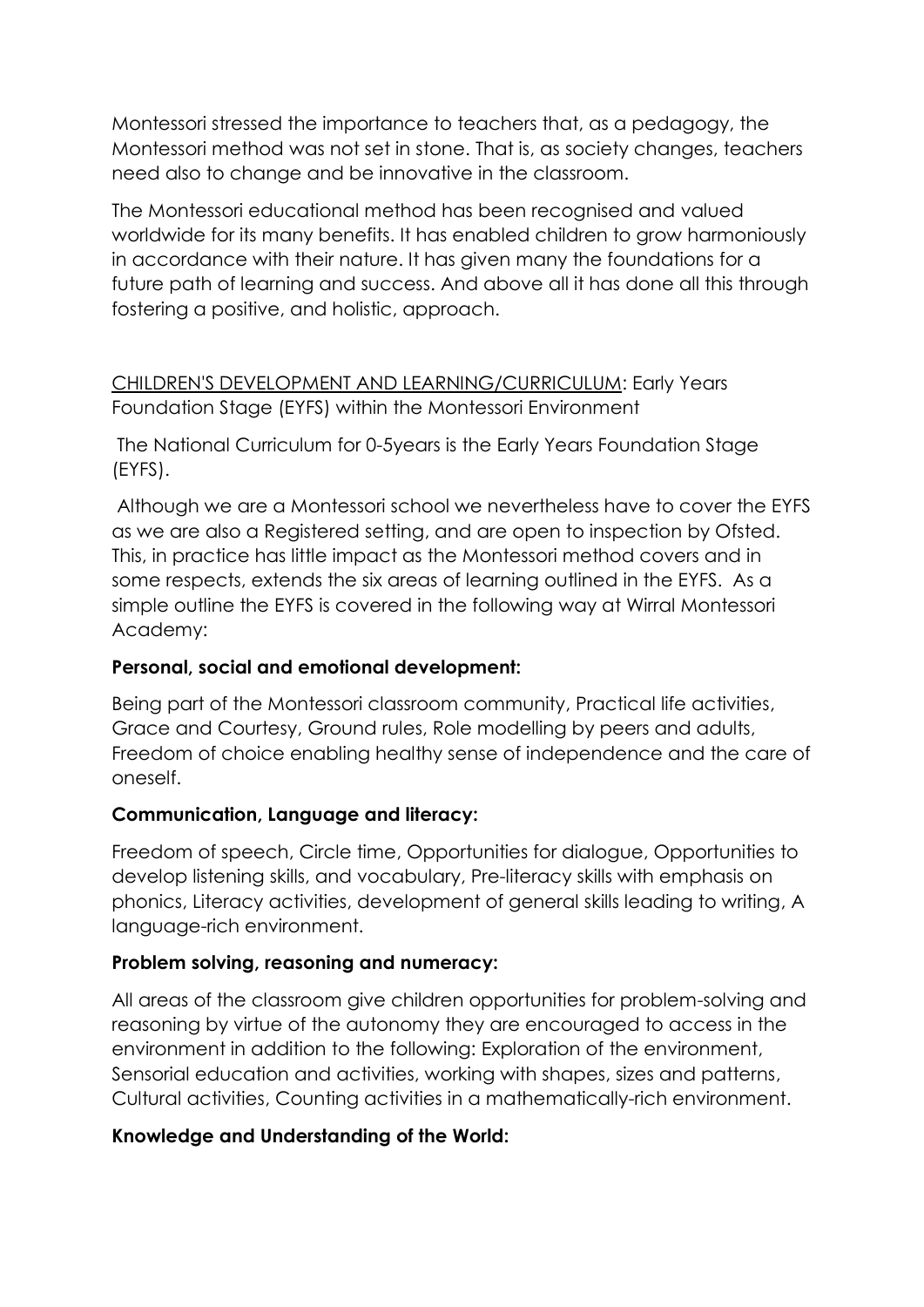Cultural activities, Exploration of our environment both inside and outside, Social graces, Special topics, Sensorial activities, Care of the environment.

#### **Physical Development:**

Children develop gross and fine motor skill, a high degree of hand-eye coordination and balance through practical life activities as well as; Sand play, Accessing the washing hands basin, Accessing the snack table, Play in our outdoor area, using the ride on toys, playing with hoops and balls and working through play stations, Creative activities.

# **Creative Development:**

Individual children, small groups and sometimes the whole group engage in freely-available activities such as; Art and crafts, Music and movement, Drama and story-telling, Spontaneous role play usually occurring in a practical life area, cultural area and/or during outdoor play.

We encourage each child to develop moral values, knowledge of and respect for their environment and for people of similar and different backgrounds, cultures and beliefs.

# **OUR APPROACH TO LEARNING AND DEVELOPMENT AND ASSESSMENT**:

#### Learning through play or 'work':

In the Montessori classroom, play is referred to as 'work'. This enables the children to build up a positive approach to work, and the activities undertaken in the classroom. Such activities help young children to learn and develop through doing and talking, which research (now supporting the Montessori philosophy) has shown to be the means by which young children learn to think. Our setting also uses the practice guidance Early Years Foundation Stage to guide our planning and help children to make progress in each of the areas of learning and development. In some of these activities children decide how they will use the activity and, in others, an adult takes the lead in helping the children to take part in the activity.

#### Assessment:

We assess how young children are learning and developing by observing them frequently. We use information that we gain from observations, as well as from photographs or videos of the children, to document their progress and where this may be leading them. We believe that parents know their children best and we ask them to contribute to assessment by sharing information about what their children like to do at home and how they as parents are supporting development.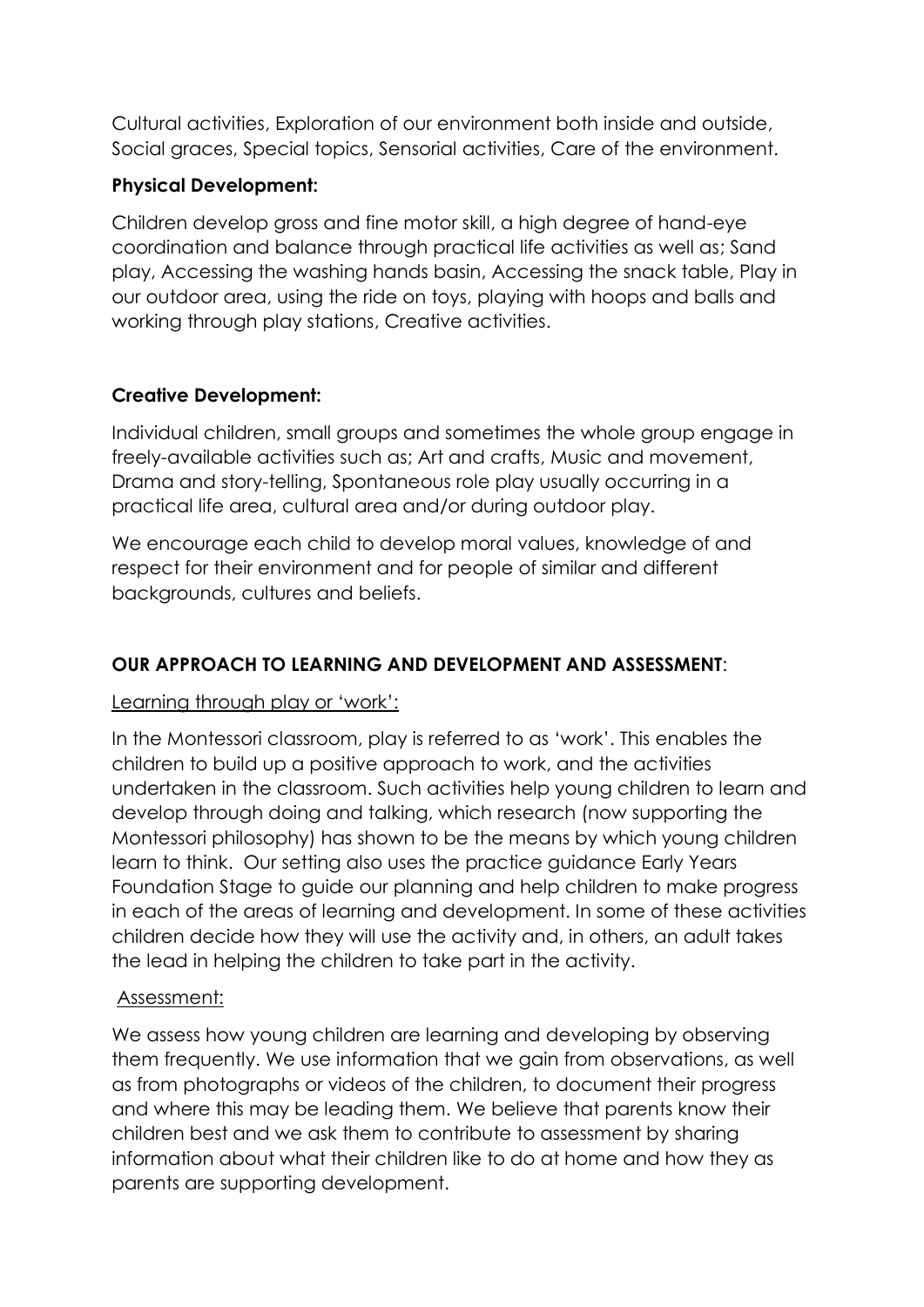We make termly assessment summaries of children's achievement based on our ongoing development records. These form part of children's records of achievement. We undertake these assessment summaries at regular intervals as well as times of transition, such as when a child is moving onto school.

#### Learning Journals:

Wirral Montessori Academy keeps a learning journal for each child. On entry, each child is given a book in which observations and work are recorded along with an assessment form for each term. Staff and parents working together on their children's learning journal is one of the ways in which the key person and parents work in partnership. Your child's learning journal helps us to celebrate together his/her achievements and to work together to provide what your child needs for his/her well-being and to make progress.

Your child's key person will work with you to keep this record. To do this you and she/he will collect information about your child's needs, activities, interests and achievements. This information will enable the key person to identify your child's stage of progress. You and the key person will then decide on how to help your child to move on to the next stage.

Working together for your children the ratio of adults to children in our setting is set through the Welfare Requirements as follows: - 2 years of age= 1 adult: 4 children; 3-5 years of age = 1 adult: 8 children or 1 adult:13 children (if qualified teacher status)

However, we always aim to have higher ratios than those standards. This helps us to give time and attention to each child; talk with the children about their interests and activities; help children to experience and benefit from the activities we provide; and allow the children to explore and be adventurous in safety.

The staff who work at our setting are: Sharon Willoughby, Ann Kelly

# How parents take part in the setting:

Our setting recognises parents as the first and most important educators of their children. All of the staff see themselves as partners with parents in providing care and education for their child. There are many ways in which parents take part in making the setting a welcoming and stimulating place for children and parents, such as: exchanging knowledge about their children's needs, activities, interests and progress with the staff; sharing their own special interests with the children; helping to provide, make and look after the equipment and materials used in the children's play activities; taking part in events and informal discussions about the activities and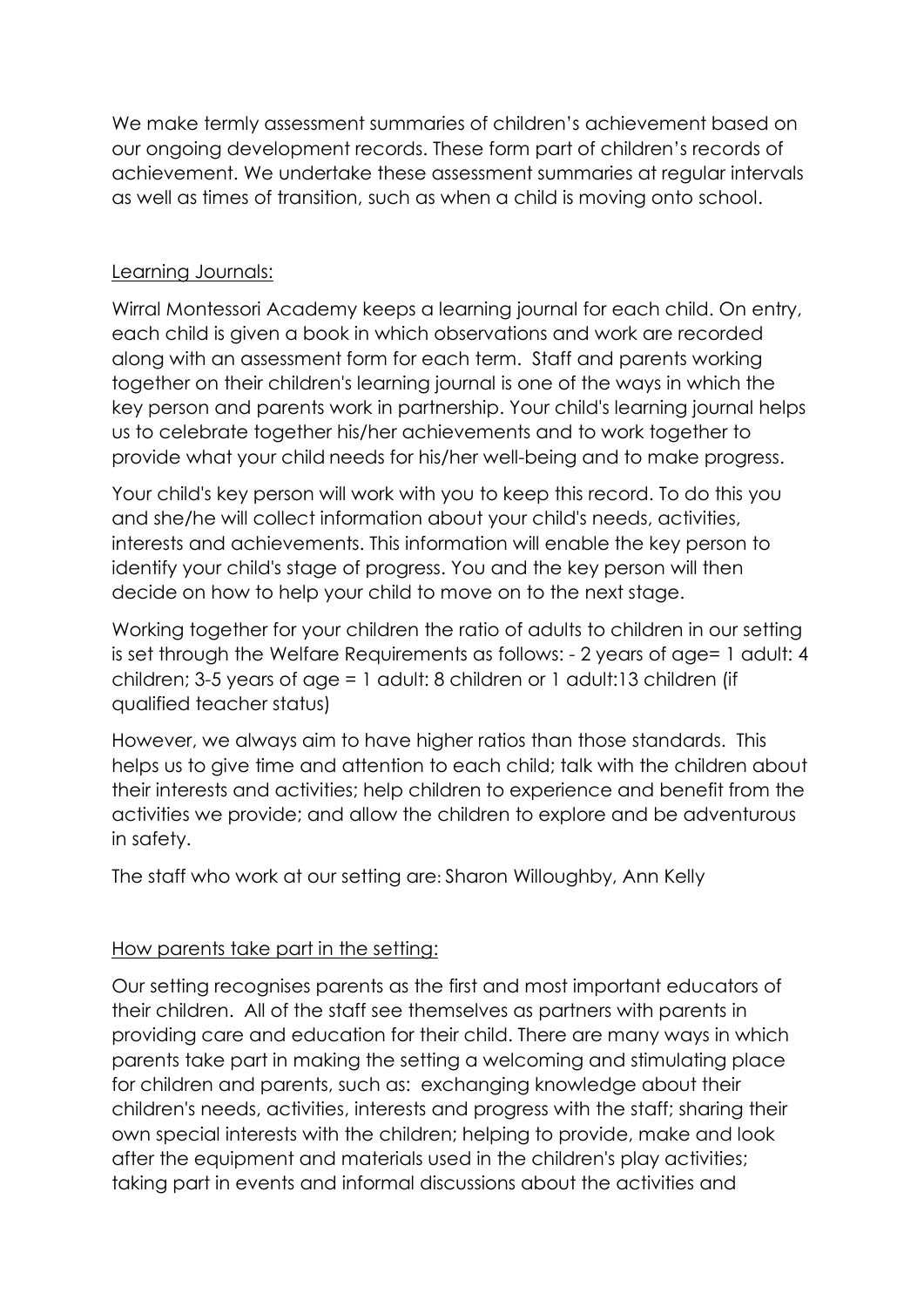curriculum provided by the setting;! joining in community activities in which the setting takes part; and building friendships with other parents in the setting.

To help parents understand our aims and methods, a celebration will be held once a term. This will be a small presentation by the children based upon the work that they have done that term. After the presentation, the 'celebration' will take on a more social aspect. A 'pot-luck lunch' will be served and there will be ample opportunity for parents to mix with staff and each other.

In addition, parents who have particular questions or concerns are encouraged to arrange a personal appointment with the owner – Sharon Willoughby. All parents are welcome to visit with us at some time during the term.

#### Key persons and your child:

Wirral Montessori Academy uses a key person approach. This means that each member of staff has a group of children for whom he/she is particularly responsible. Your child's key person will be the person who works with you to make sure that what we provide is right for your child's particular needs and interests. When your child first starts at the setting, he/she will help your child to settle, and throughout your child's time at the setting he/she will help your child to benefit from the setting's activities.

# Learning opportunities for adults:

As well as gaining qualifications in early years care and education, the setting staff take part in further training to help them to keep up-to-date with thinking about early years care and education. The setting also keeps itself up-to-date with best practice in early years care and education, as a member of the National Day Nursery Association.

# **WIRRAL MONTESSORI TIMETABLE AND ROUTINES:**

#### The session:

We organise our sessions so that the children can choose from and work at a range of activities and in doing so, build up their ability to select and work through a task to its completion.

The Montessori method believes that all children should make their own decisions within the learning environment to build up confidence and selfesteem which leads to a sense of achievement and a sense of healthy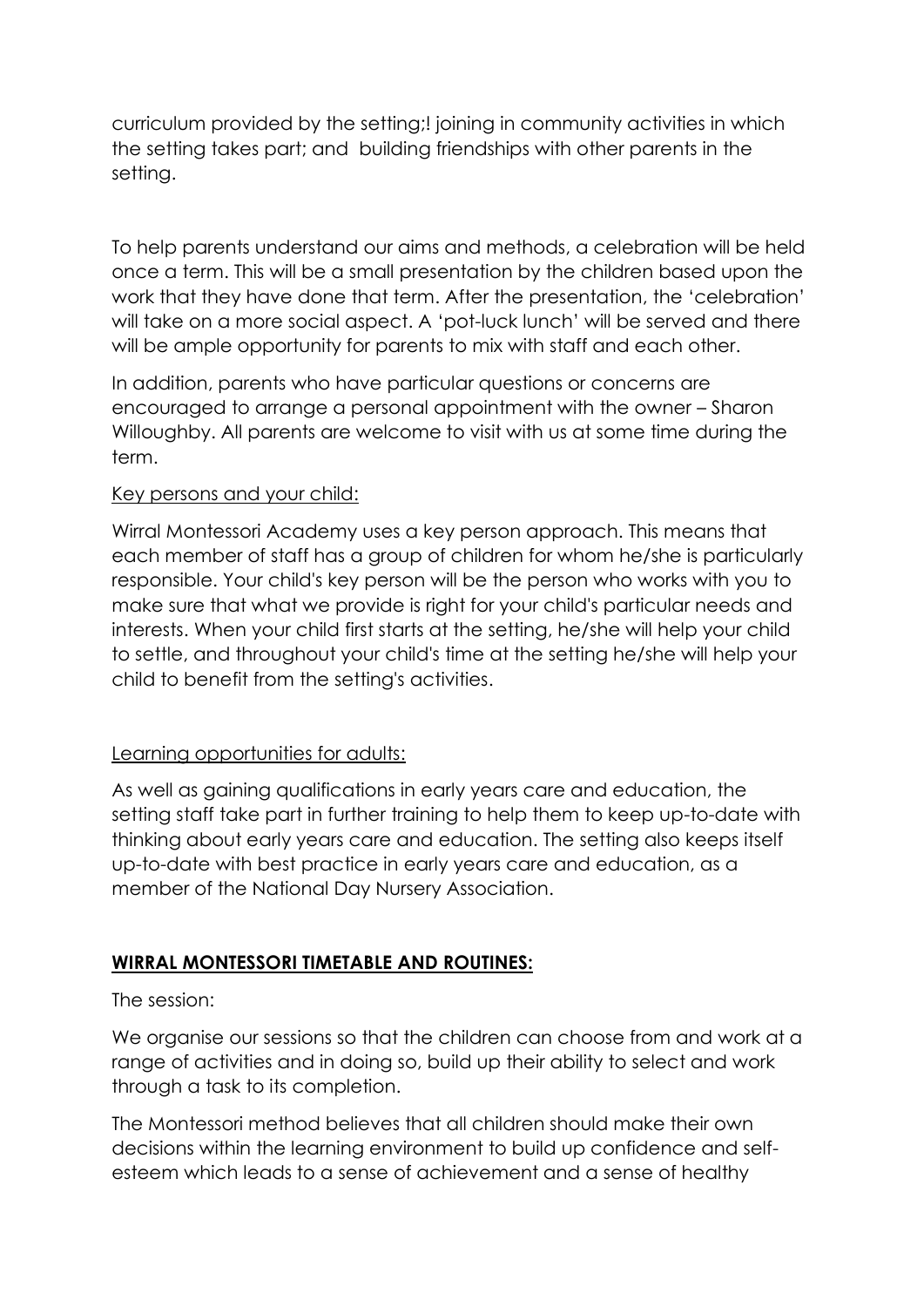independence. In this respect, they are encouraged to choose/change activities which are accessible to children at all times.

# **EXAMPLE SESSION**:

Children are welcomed into the Academy Circle Time. Every child is welcomed and asked for any news. Within the circle we discuss a topic e.g. the solar system, dinosaurs, etc.

Montessori 'Work Cycle': Every child is able to go into the environment and select an activity to work on e.g. number rods, puzzles, painting, sand play.

Break Time: The children are encouraged to either listen to a story or have free play in our outdoor area.

Focus Time: Within the Montessori day there is a focus to some sessions and children are encouraged to take part in this, for example, music and movement, physical development.

#### Snack Time:

In keeping with the Montessori method during the morning and afternoon sessions the children are free to access the snack table at any time. The snack table contains fruit/vegetables, milk and water. For children who attend a full day session lunch time will be 12.00-1.00pm. (Parents must provide a packed lunch).

Please tell us about your child's dietary needs and we will make sure that these are met.

#### **Policies and Procedures**:

Copies of the Academy's policies and procedures are available for you to see at the setting and on our website. The setting's policies help us to make sure that the service provided by the Academy is a high quality one and that being a member of the setting is an enjoyable and beneficial experience for each child and his/her parents.

#### **Safeguarding children**:

Our setting has a duty under the law to help safeguard children against suspected or actual 'significant harm'.

Our employment practices ensure children against the likelihood of abuse in our setting and we have a procedure for managing complaints or allegations against a member of staff.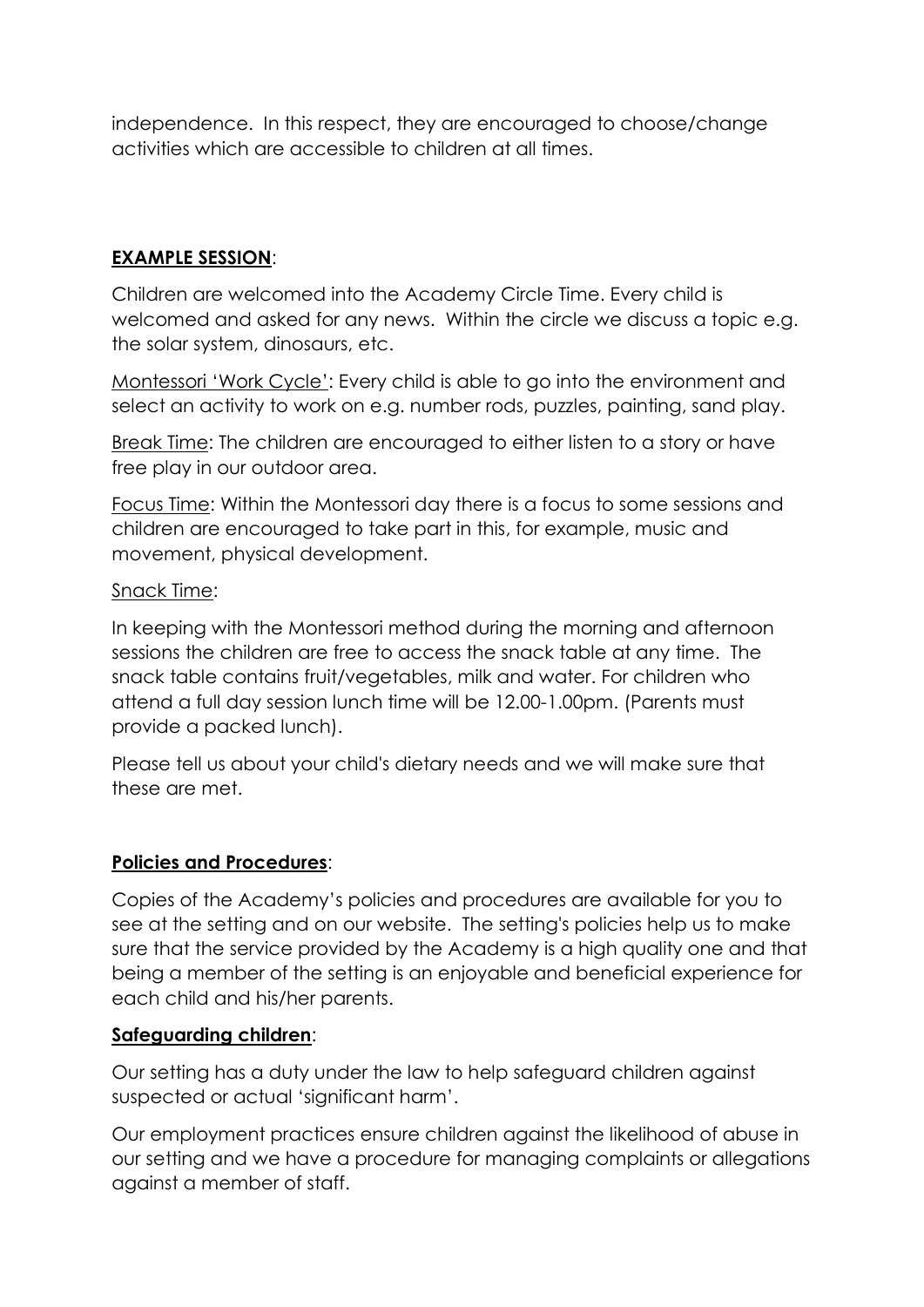Our way of working with children and their parents ensures we are aware of any problems that may emerge and can offer support, including referral to appropriate agencies when necessary, to help families in difficulty.

# **Special Needs**:

As part of the setting's policy to make sure that its provision meets the needs of each individual child, we take account of any special needs a child may have. The setting works to the requirements of the 1993 Education Act and The Special Educational Needs Code of Practice (2001).

Our Special Educational Needs Co-ordinator is Sharon Willoughby.

# **Parents' Complaints:**

Any complaints should be made in the first instance directly to Sharon Willoughby and every effort will be made to deal with the matter swiftly in a fair, unbiased and satisfactory manner. If parents are, however, not satisfied with the actions taken by Sharon Willoughby or any member of staff, they should call OFSTED's Early Years Complaints Helpline on 0300 123 1231 or 0161 618 8524 for text phone/Minicom users or Type talk Prefix 18001 about children's services or any other aspect.

Or write to: National Business Unit, Ofsted, Piccadilly Gate, Store Street, Manchester, M1 2 WD

# **Starting at Wirral Montessori Academy:**

We want your child to feel happy and safe with us. To make sure that this is the case, the staff will work with you to decide on how to help your child to settle into the setting. We have a policy about helping children to settle in. A copy of this is available from Sharon Willoughby.

# **Enrolment:**

Parents are invited to visit with their child and complete a registration form at the earliest reasonable opportunity. There is a non-refundable administration fee of £25.00. A refundable fee (at the end of your child's time at the Academy or with 1 months' notice) of £75.00, and a signed contract is required to secure your child's place.

# **We are open for 49 weeks a year as follows**: -

# **Term Dates:**

Autumn Term 2017: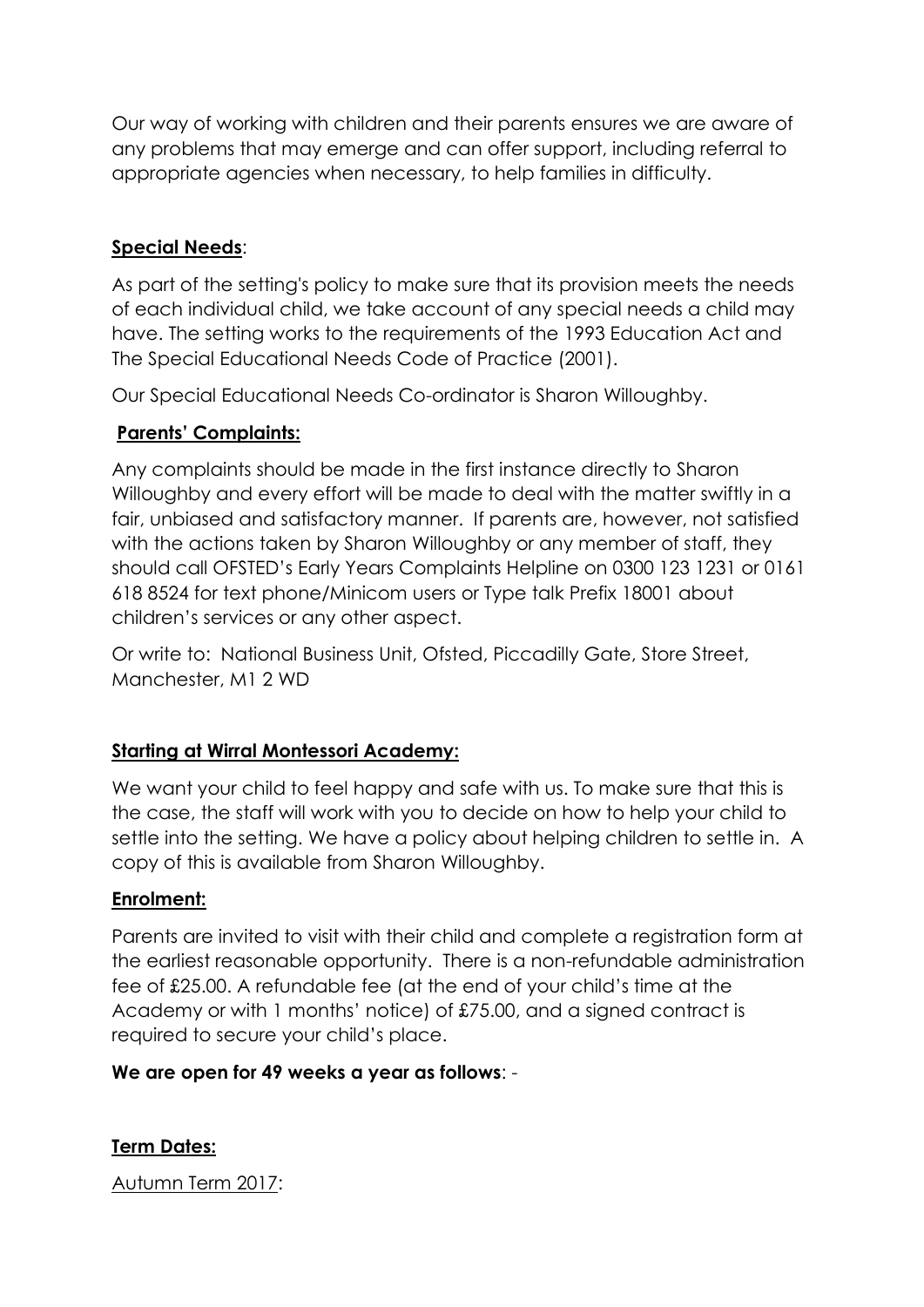Monday 4th September - Friday 22nd December 2017

Spring Term 2018:

Monday 8th January – Thursday 29th March 2018

Summer Term 2018:

Monday 9th April – Friday 31st August 2018

We offer morning or afternoon sessions or alternatively full day provision.

AM Session Mon-Fri 8:00am-12.00pm

PM Session Mon-Fri 1.00-5.00pm

FULL DAY Session Mon-Fri 8.00-5.00pm.

We provide care and education for young children between the ages of 2 and 5.

#### **Wirral Montessori Fees**:

For your child to receive the greatest benefit from the Montessori method of education they must attend for a minimum of 5 sessions per week. Fees must be paid a month in advance. Fees must still be paid if children are absent, without notice for a short period of time. If your child has to be absent over a long period of time, talk to our Directress. For your child to keep his/her place at the setting, you must pay the fees. Funding is available for 3 and 4 year olds for up to 15 hours per week. Where funding is not received, then full fees apply.

# **Fees for children aged 2 – 3 years old:**

Morning Session 8.00-12.00pm = £24.00

Afternoon Session 1.00-5.00pm =  $£24.00$ 

# **Fees for children aged 3-4 years old**:

Morning Session  $8.00-12.00 \text{pm} = £6.00$  (3 hours per session are government funded hours)

Afternoon session 1.00-5.00pm =  $\pounds6.00$  (3 hours per session are government funded hours)

Please note that your child becomes eligible for government funding the term **after** their 3rd Birthday.

#### **Fees for full day attendance**: